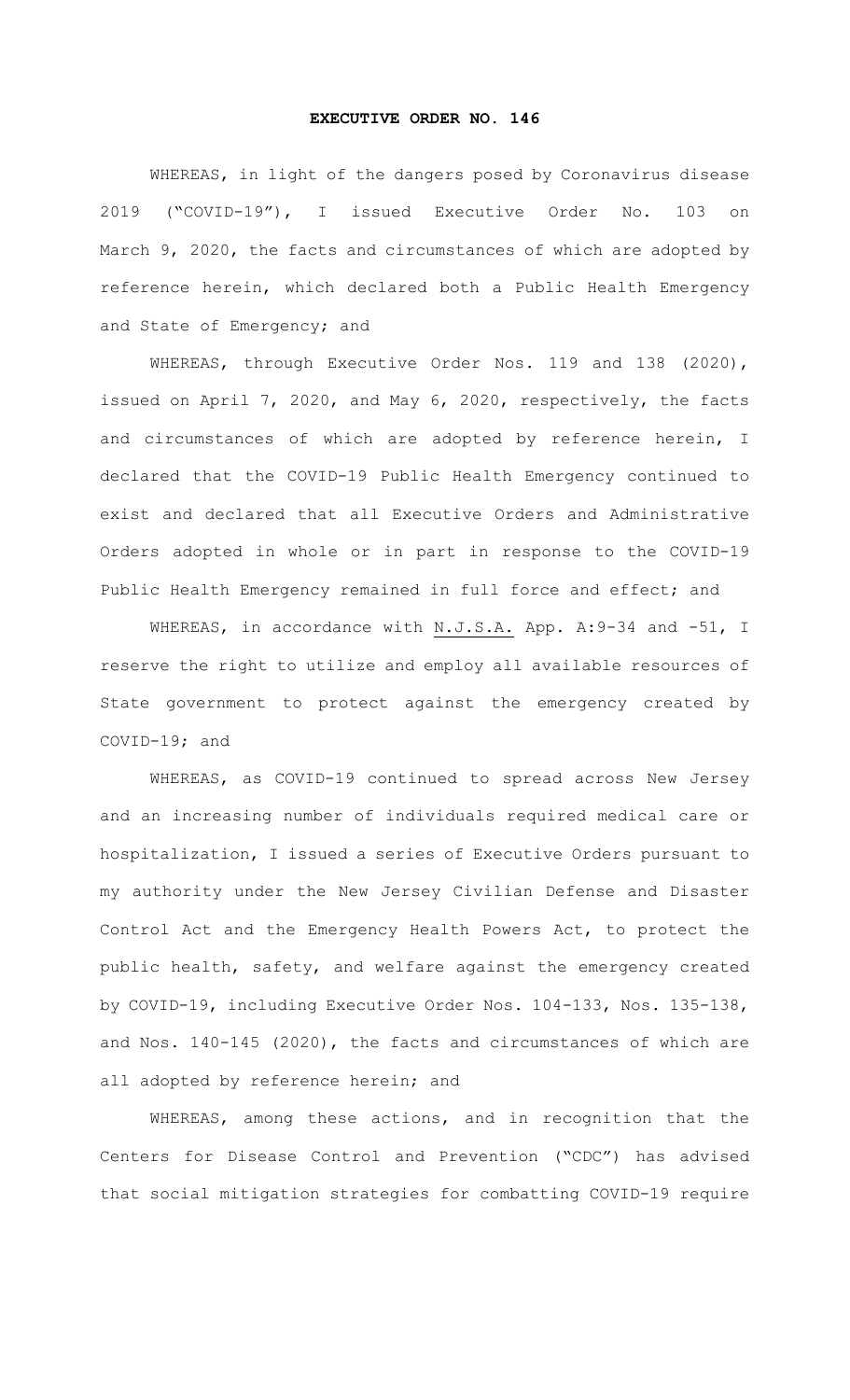every effort to reduce the rate of community spread of the disease and that COVID-19 spreads most frequently through person-to-person contact when individuals are within six feet or less of one another, I issued Executive Order No. 107 (2020) to order steps to mitigate community spread of COVID-19; and

WHEREAS, to further limit community spread from person-toperson contact through use of social mitigation measures, Executive Order No. 107 (2020) required, with limited exceptions, New Jersey residents to remain in their place of residence, cancelled all gatherings, and closed all recreational and entertainment businesses; and

WHEREAS, the CDC has recommended certain cleaning and disinfecting procedures for businesses to reduce potential spread of COVID-19 to staff and members of the public; and

WHEREAS, on April 8, 2020, and April 11, 2020, I issued Executive Order Nos. 122 and 125 (2020), respectively, which imposed additional mitigation requirements on essential businesses and transportation carriers to ensure that they are following CDC and other public health guidelines regarding social distancing, cleaning, sanitizing, and hygiene practices; and

WHEREAS, due to increased public interaction and gatherings at county and State parks throughout the State, I issued Executive Order No. 118 (2020) on April 7, 2020, which closed State Parks and Forests, as well as county parks, to the public in order to further social distancing requirements; and

WHEREAS, as the rate of reported new cases of COVID-19 in New Jersey decreases, including a reduction in the total number of individuals being admitted to hospitals for COVID-19, the State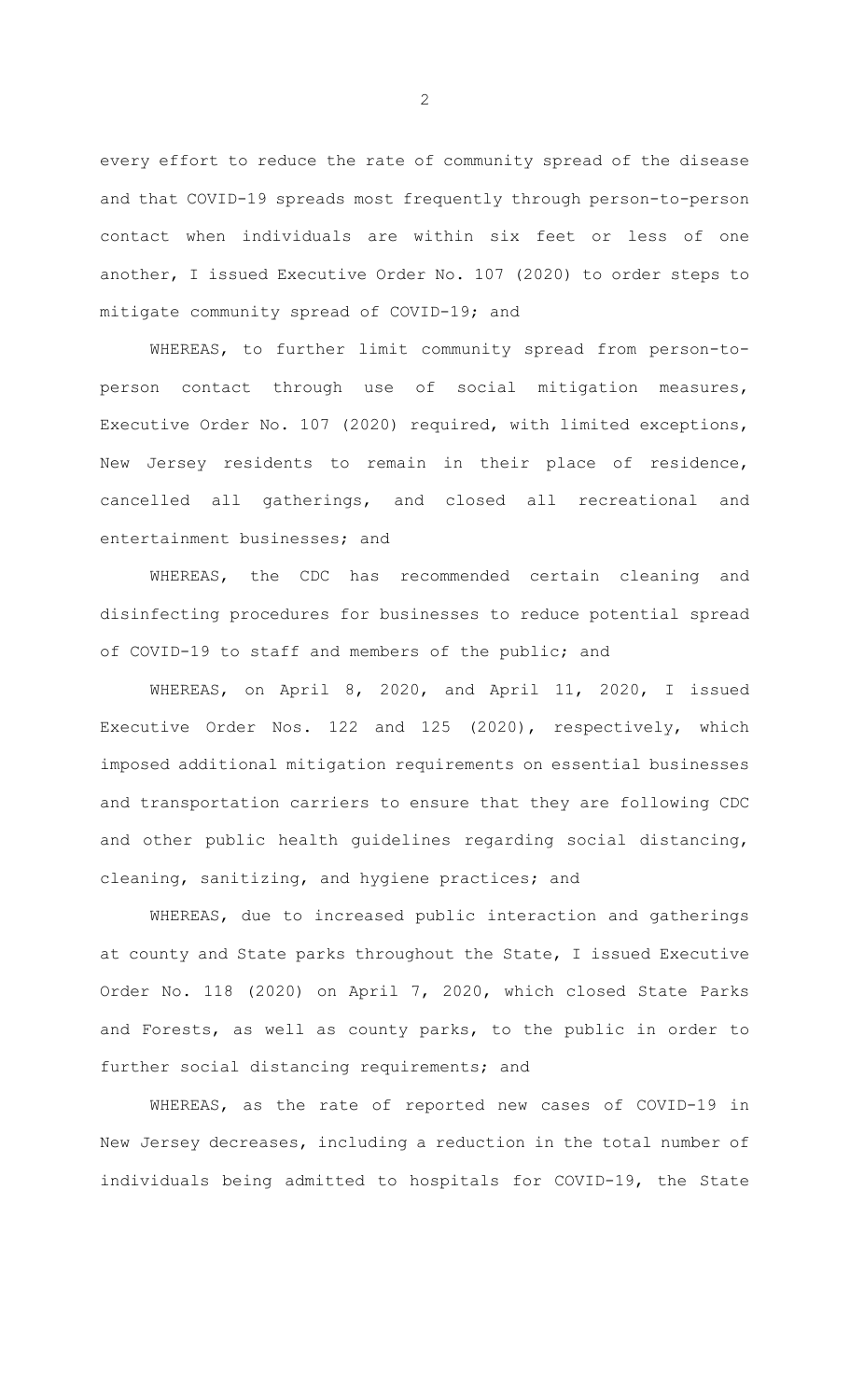can begin to take certain steps to lift certain restrictions that were designed to limit person-to-person contact; and

WHEREAS, even as the rate of reported new cases of COVID-19 decreases, the ongoing risks presented by COVID-19 mean that a considerable number of the State's current measures must remain in place, both to reduce additional new infections and to save lives, until additional metrics – such as expanded testing and use of contact tracing – have been satisfied; and

WHEREAS, the CDC has issued guidance for visiting parks and recreational facilities, recognizing that outdoor recreation provides people a vital way to keep the mind and body healthy; and

WHEREAS, on April 29, 2020, I issued Executive Order No. 133 (2020), superseding Executive Order No. 118 (2020), which reopened State Parks and Forests and provided counties the discretion to reopen their parks; and

WHEREAS, Executive Order No. 133 (2020) imposed certain mitigation requirements to be followed at State Parks and Forests, as well as county and municipal parks, to ensure that visitors follow CDC and other public health guidelines regarding social distancing, cleaning, sanitizing, and hygiene practices while visiting parks; and

WHEREAS, Executive Order No. 143 (2020) allowed for all public and private beaches, boardwalks, lakes, and lakeshores in the State to open to the public as long as they are maintained consistent with a series of social distancing restrictions, including rules that ensure visitors follow CDC and other public health guidelines regarding social distancing, cleaning, sanitizing, and hygiene practices while visiting such spaces; and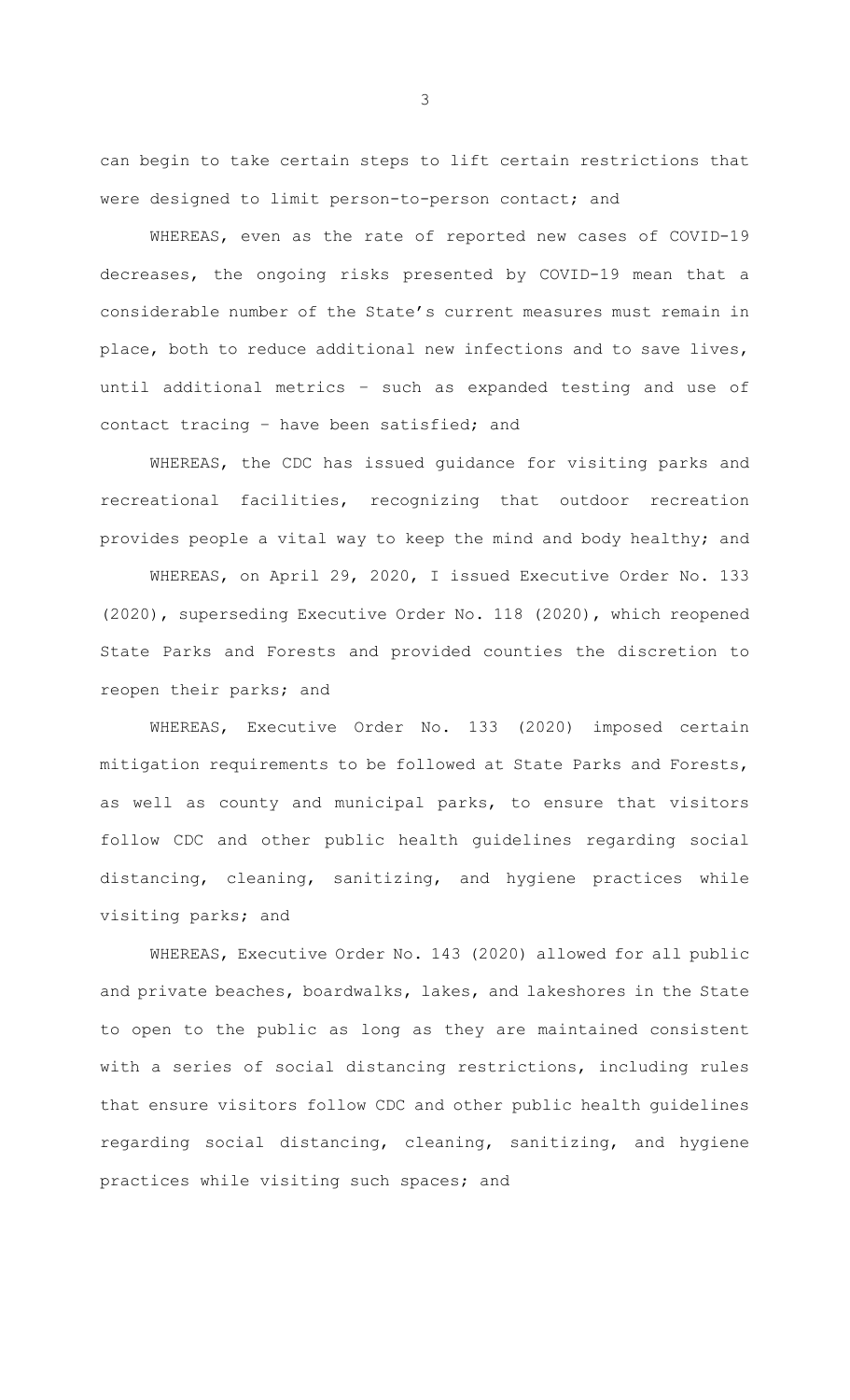WHEREAS, charter fishing services and for-hire vessel activities provide an opportunity for the public to access the State's natural resources and waterways in a manner not otherwise available; and

WHEREAS, the charter fishing and for-hire vessel industry is generally composed of two different types of vessels, private charter boats and larger vessels typically referred to as "head boats" that require a Coast Guard inspection and are generally larger than 50 feet in length; and

WHEREAS, watercraft rental services likewise provide popular outdoor recreation opportunities for the public during the summer months; and

WHEREAS, as New Jersey makes continued progress in its fight against COVID-19, it is appropriate to ensure that New Jerseyans can safely enjoy additional outdoor recreation activities, while maintaining reasonable restrictions to help limit the spread and prevent future outbreaks of COVID-19 and protect the health, safety, and welfare of New Jersey residents; and

WHEREAS, as public health experts have observed, even as the State allows outdoor recreation with reasonable restrictions, due to the ongoing risk of community spread of COVID-19, recreation in such outdoor spaces must currently continue to include adherence to the same restrictions on gatherings that apply in any other context; and

WHEREAS, as public health experts have observed, even as the State allows outdoor recreation with reasonable restrictions, due to the ongoing risk of community spread of COVID-19, the extensive interactions that would happen from indoor retail and recreation operations continue to present a significant risk, and so the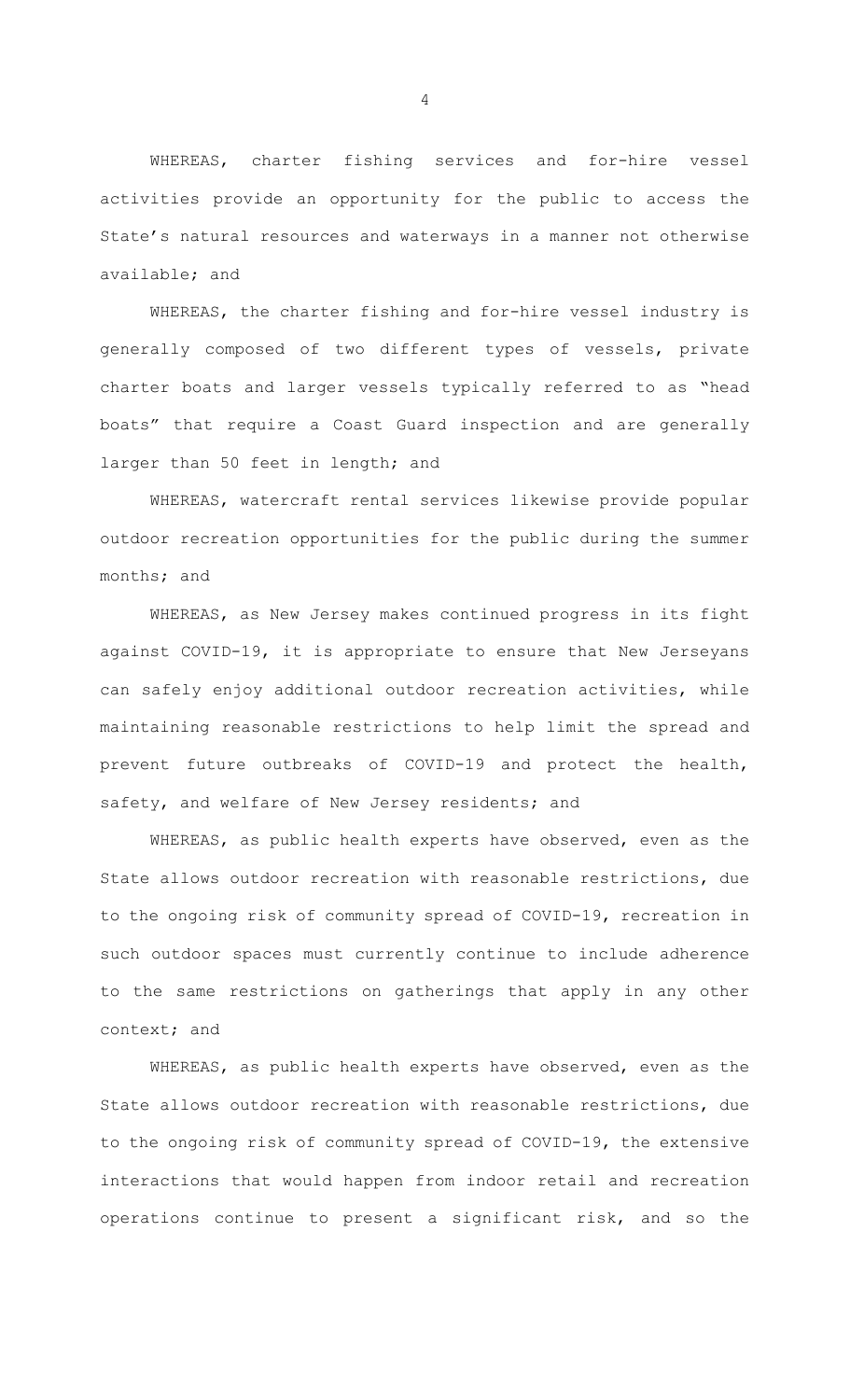restrictions on in-store operations for retail businesses and indoor operations for recreational and entertainment businesses cannot be lifted at this time; and

WHEREAS, the Constitution and statutes of the State of New Jersey, particularly the provisions of N.J.S.A. 26:13-1 et seq., N.J.S.A. App. A: 9-33 et seq., N.J.S.A. 38A:3-6.1, and N.J.S.A. 38A:2-4 and all amendments and supplements thereto, confer upon the Governor of the State of New Jersey certain emergency powers, which I have invoked;

NOW, THEREFORE, I, PHILIP D. MURPHY, Governor of the State of New Jersey, by virtue of the authority vested in me by the Constitution and by the Statutes of this State, do hereby ORDER and DIRECT:

1. Charter fishing services and for-hire vessels, including charter and head boat activities, shall be allowed to reopen to the public, but such businesses must adopt policies that include, at minimum, the following requirements:

- a. Require that reservations, cancellations and prepayments be made via electronic or telephone reservation systems to limit physical interactions. Such policies shall, wherever possible, consider populations that do not have access to internet service or credit cards;
- b. Limit capacity on board the vessel to no more than 10 people at the same time consistent with the restrictions contained within paragraph 5 of Executive Order No. 107 (2020) and paragraph 8 of Executive Order No. 142 (2020);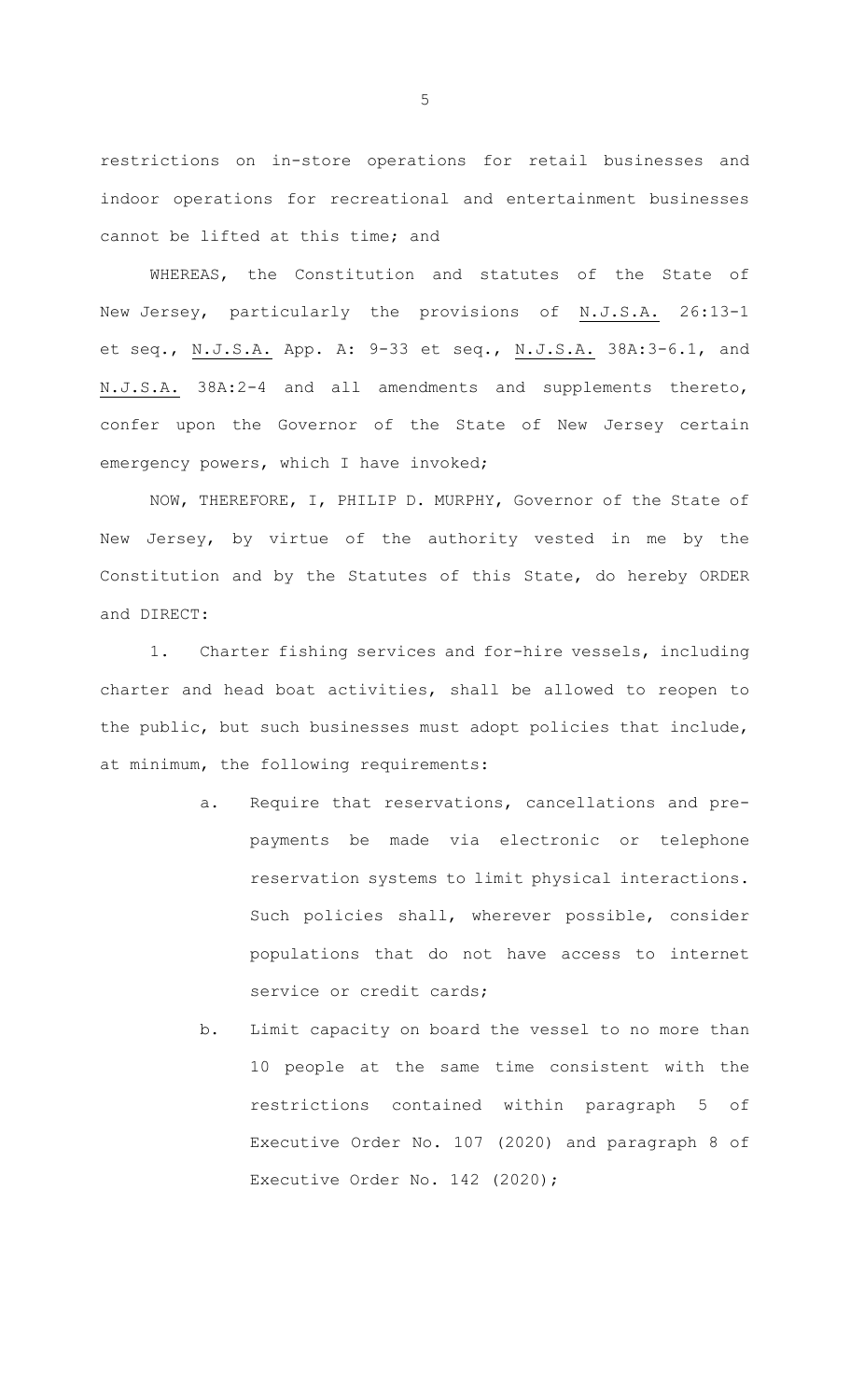- c. "Make-up" or "open boat" trips that combine groups to fill a vessel are not permitted;
- d. Set up and maintain waiting areas, wherever feasible, large enough for passengers seeking to board vessels to ensure appropriate social distancing;
- e. Demarcate and post signs that denote six feet of spacing in commonly used and other applicable areas at boarding site or where people may form a line;
- f. Demarcate six feet of spacing in all areas of the vessel to demonstrate appropriate spacing for social distancing;
- g. Prohibit the sharing of fishing equipment, bait, and gear;
- h. Nets or gaffs shall be handled only by crew members;
- i. Require infection control practices, such as regular hand washing, coughing and sneezing etiquette, and proper tissue usage and disposal by passengers and crew;
- j. Require additional infection control practices, as necessary, to address sea sickness and injuries, consistent with CDC and the Department of Health ("DOH") guidelines;
- k. Close all enclosed spaces on the vessel to passengers, except restrooms;
- l. Provide sanitization materials, such as hand sanitizer and sanitizing wipes, to the crew and passengers, especially where hand washing may not be available;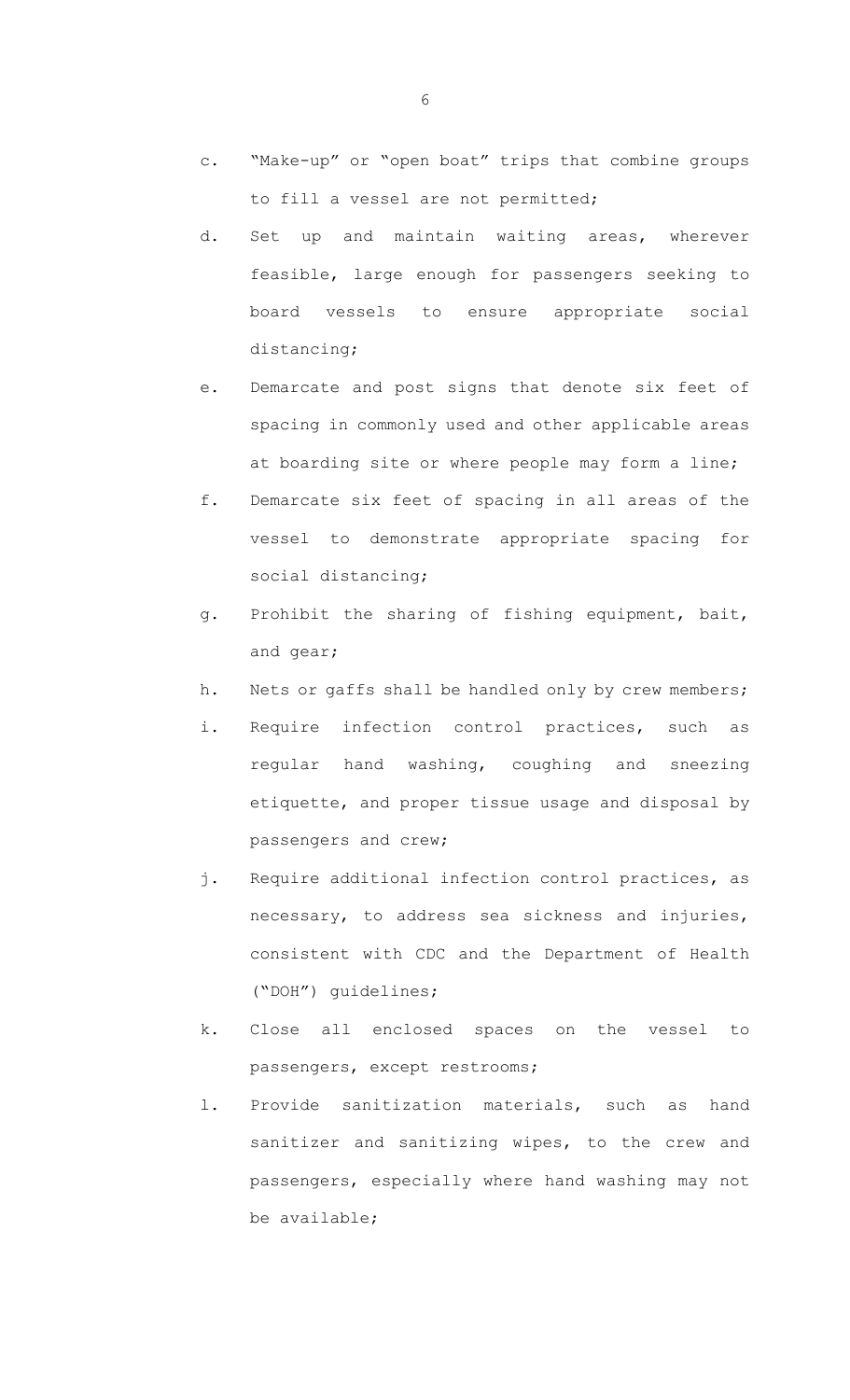- m. Require frequent sanitization of high-touch areas including, at minimum, the following cleaning protocols:
	- i. Routinely, and at the beginning and end of each trip, clean and disinfect all high-touch areas in accordance with CDC and DOH guidelines, particularly in spaces that are accessible to crew members, passengers, or other individuals, including, but not limited to, restroom facilities, door knobs, other common surfaces, handrails, life jackets, safety gear, fishing equipment and gear, tools, and other frequently touched surfaces, and ensure cleaning procedures; and
	- ii. Train and equip crew members to perform the above protocols effectively and in a manner that promotes the safety of the passengers and crew;
- n. Prohibit any food and beverage service;
- o. Provide mandatory captain and crew briefing to the passengers prior to embarking on the social distancing, capacity limits, and hygiene requirements provided herein by the crew to all passengers prior to leaving dock;
- p. Conspicuously post signage with the social distancing and hygiene requirements throughout the vessel;
- q. Require workers and passengers to wear cloth face coverings, in accordance with CDC recommendations,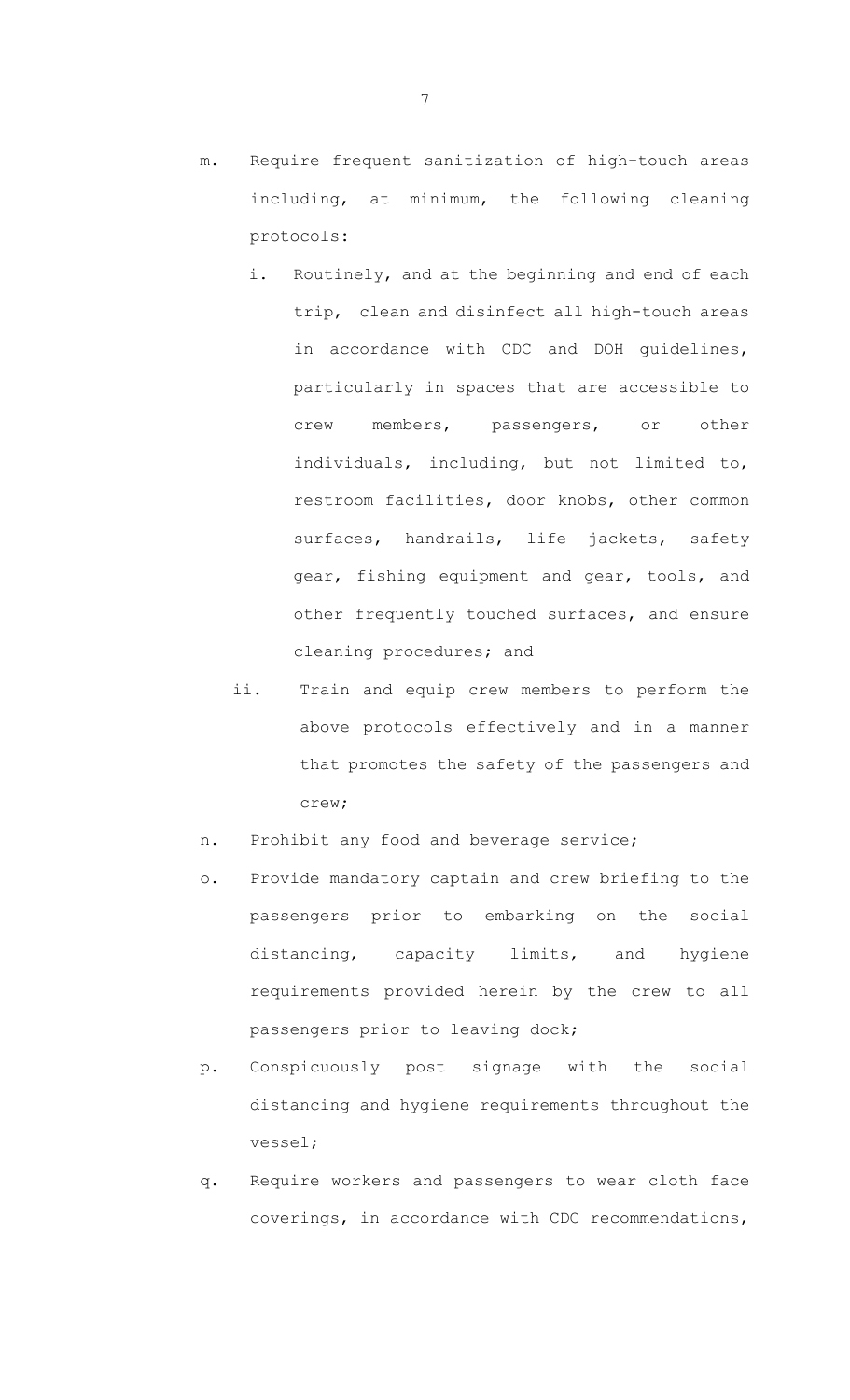while on the vessel, except where doing so would inhibit the individual's health or the individual is under two years of age, and require workers to wear gloves while on the premises. Businesses must provide, at their expense, such face coverings and gloves for their employees. If a passenger refuses to wear a cloth face covering for non-medical reasons and if such covering cannot be provided to the individual by the business at the point of entry, then the business must decline entry to the individual. Nothing in the stated policy should prevent workers or passengers from wearing a surgical-grade mask or other more protective face covering if the individual is already in possession of such equipment, or if the businesses is otherwise required to provide such worker with more protective equipment due to the nature of the work involved. Where an individual declines to wear a face covering on the premises due to a medical condition that inhibits such usage, neither the business nor its staff shall require the individual to produce medical documentation verifying the stated condition;

- r. Immediately separate and send home crew members who appear to have symptoms consistent with COVID-19 set forth in CDC guidelines upon arrival at work or who become sick during the day;
- s. Survey passengers prior to boarding for symptoms consistent with COVID-19. Any person with symptoms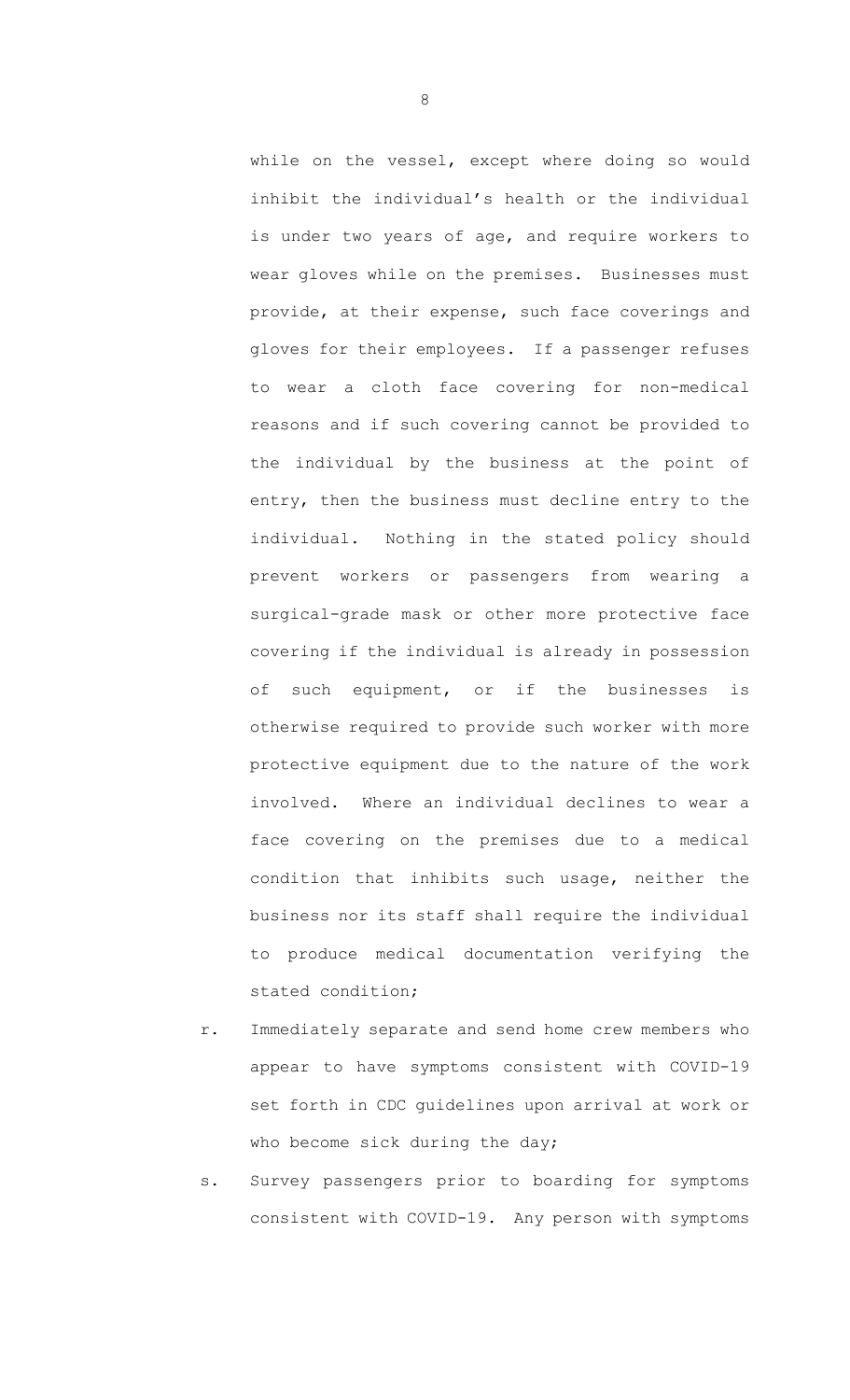consistent with shall not be allowed to board the vessel;

- t. Promptly notify crew members of any known exposure to COVID-19 on the vessel, consistent with the confidentiality requirements of the Americans with Disabilities Act and any other applicable laws;
- u. Clean and disinfect the vessel in accordance with CDC guidelines if a crew member has been diagnosed with COVID-19 illness, or when directed by a public health official consistent with a contact tracing program;
- v. Provide employees break time for handwashing throughout the day; and
- w. Continue to follow guidelines and directives issued by the DOH, the CDC and the Occupational Health and Safety Administration, as applicable, for maintaining a clean, safe and healthy work environment.

2. The brick-and-mortar premises of watercraft rental businesses, including but not limited to boats, jet skis, and surfboards, must remain closed pursuant to Executive Order No. 107 (2020), but, consistent with Executive Order No. 142 (2020), such businesses are permitted to reopen to the public. Such businesses must abide by the terms of paragraph 9 of Executive Order No. 142 (2020), which require the adoption of policies that include, at minimum, requirements for "curbside pickup." For the businesses subject to this paragraph, such policies shall also include protocols for cleaning and disinfecting equipment that is rented, in accordance with CDC and DOH guidelines.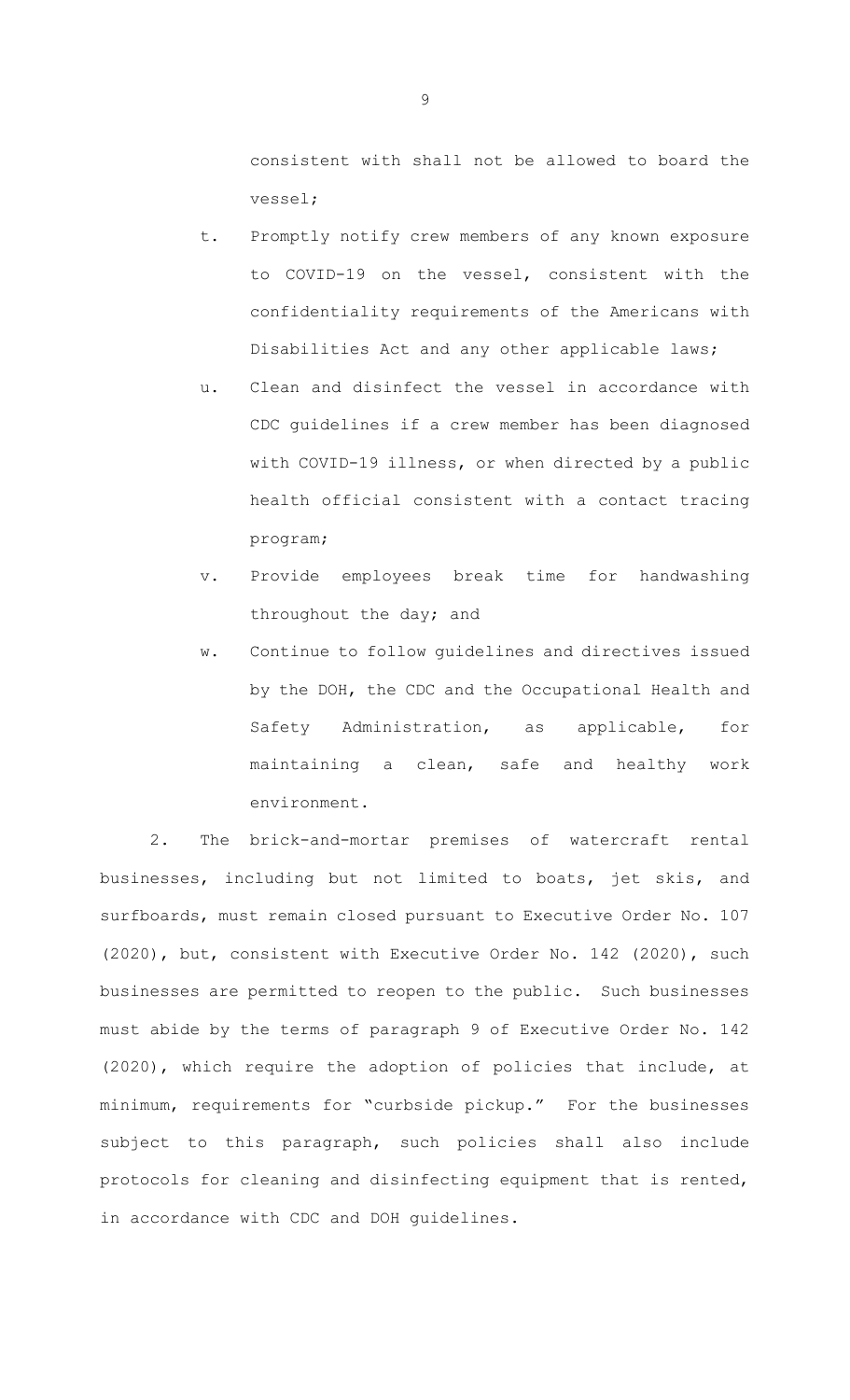3. Employees, customers, and other individuals should wear face coverings in any setting on charter fishing and for-hire vessels and at watercraft rental businesses, except where doing so would inhibit that individual's health, or where the individual is under two years of age.

4. Nothing in this Order shall be construed to replace, limit, or otherwise modify any existing applicable local, State, and federal laws, regulations, and standards that apply to charter fishing and for-hire vessels.

5. If New Jersey resident leaves their home or place of residence to participate in any activity otherwise authorized by any executive order issued after March 21, 2020, it shall not be a violation of Paragraph 2 of Executive Order No. 107 (2020).

6. Paragraph 9 of Executive Order No. 107 (2020) is hereby superseded to the extent it closes charter fishing services and for-hire vessel activities, as well as watercraft rental businesses, but otherwise remains in full force and effect.

7. Paragraph 2 of Executive Order No. 133 (2020) is hereby superseded to the extent it closes chartered watercraft services and rentals at State Parks and Forests, as well as county and municipal parks, but otherwise remains in full force and effect.

8. The State Director of Emergency Management, who is the Superintendent of State Police, shall have the discretion to make additions, amendments, clarifications, exceptions, and exclusions to the terms of this Order.

9. It shall be the duty of every person or entity in this State or doing business in this State and of the members of the governing body and every official, employee, or agent of every political subdivision in this State and of each member of all other